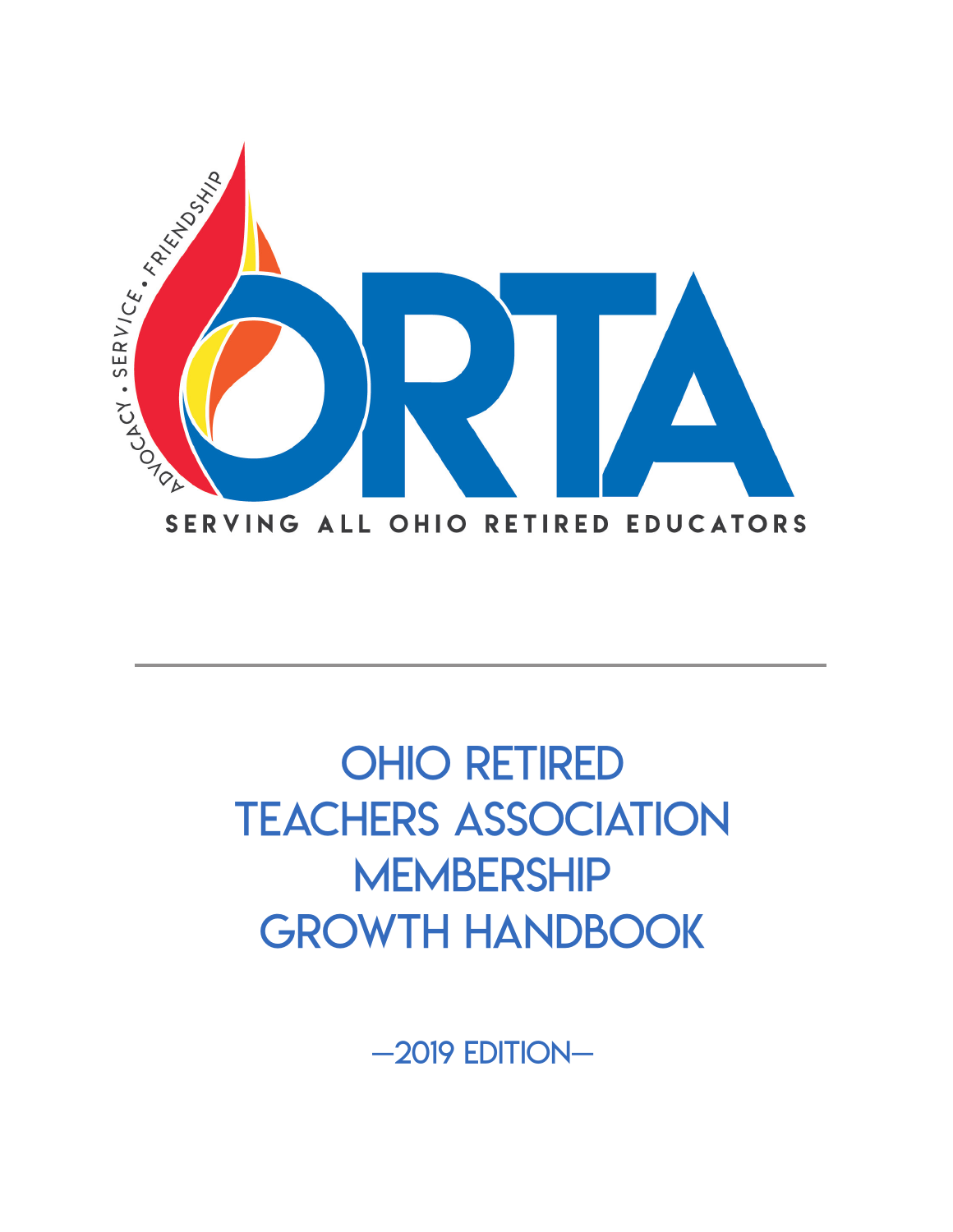#### **INTRODUCTION**

The purpose of this handbook is to share ideas to stimulate and support an effort to grow your a Association membership. These ideas have been used by other associations. Each association must consider what their local leaders feel will be best for their organization.

If you have any questions feel free to contact the ORTA office in Columbus or contact the ORTA Membership Committee Chairperson.

#### SUBJECT CONTENT

- Pre-retirement information meetings
- Teacher Grant Awards
- The A+ Teacher Award Program
- Each One Bring One
- Programs
- Mailings
- Social Concepts: Plays, Concerts, Travel



- Ideas for Successful Membership Recruiting and Retention Practices for Younger Retires.
- General Information

#### Pre-retirement Information Meetings

Comments for discussion:

- 1. Pre-retirement meetings are often labor intensive to organize.
- 2. They usually require arranging for guest speakers from STRS, ORTA, or a knowledgeable local association representative.
- **3.** This usually requires some kind of promotion among active teachers in the local public schools.
- 4. This will require the booking or rental of a public meeting place.
- **5.** This usually requires some kind of refreshments.
- 6. Past events have been expensive and may result in small attendance. This is still a good option for a larger association with financial resources to consider. It targets new retirees.
- 7. A face-to-face meeting with active teachers planning to retire provides the chance to answer questions and build relationships.
- 8. A suggested plan is provided below. This plan can be adapted to any association and any local conditions.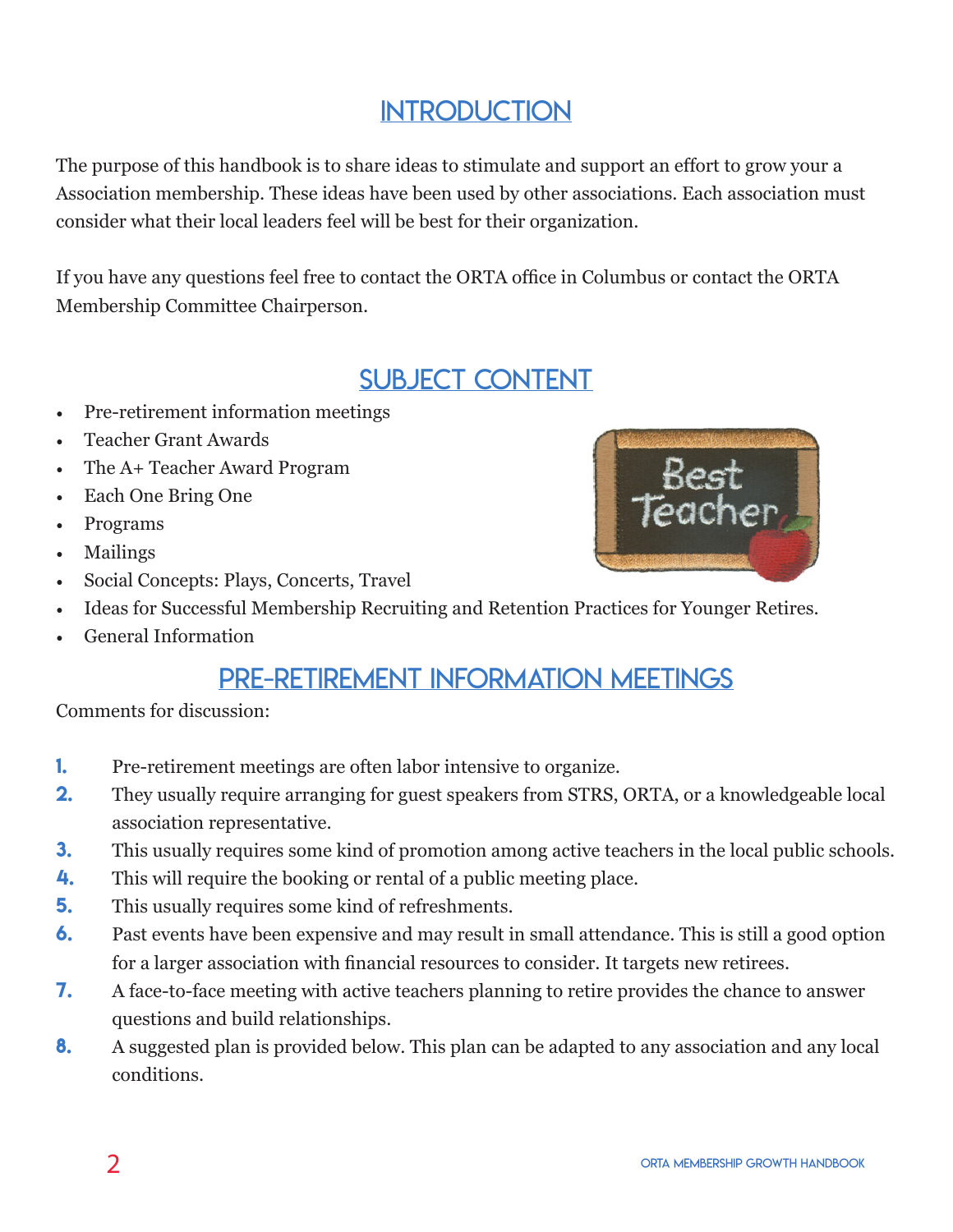#### Pre-Retirement Committee



*Purpose:* To educate active teachers about the financial, psychological, and life-style changes that they will face in retirement. To help active teachers plan for these forthcoming changes. To impress upon active educators the benefits of continuing their professional contacts through membership in

the local and state retired teachers' associations.

#### OBJECTIVES:

- 1. Plan and present retirement planning seminars for active teachers.
- 2. Promote the benefits of membership in ORTA and the local RTA association.

#### JOB DESCRIPTION:

- 1. Contact local chapter members to serve on the Pre-Retirement Planning Committee.
- 2. Develop a contact list of schools that may include superintendents, principals, county boards of education, and local education association building reps.
- **3.** Establish and/or update a list of resources within the retirement planning field.
	- *a.* STRS representative to present the seminar.
	- *b.* ORTA representative Liaisons or ORTA representatives.
	- *c.* Local chapter representative President B or C may bring applications for membership
	- *D.* Financial planners optional
	- *e.* Lawyers Family/Estate Law/ Elder Law/Living Wills/Durable Power of Attorney optional
	- *f.* Insurance- Long-Term Health Care
- 4. Independently plan or collaborate with local districts/education associations or other local chapters in planning the Pre-Retirement Seminar(s) for active educators, particularly those within 3 to 5 years of retirement.
	- *a.* Determine how many seminars to host.
	- *b*. Determine location(s) and time(s). Be sure it has availability for technical equipment, a microphone, and desks or tables.
	- *c.* Determine the content and schedule speakers.
	- *D.* Determine if food is needed and how it will be provided.
	- *E.* Will there be a fee charged?

Contact each school superintendent or principal by letter or personally regarding the seminar and request permission for a notice to be posted in the office or teachers' lounge. Set a deadline for reservations. Provide directions to the seminar location.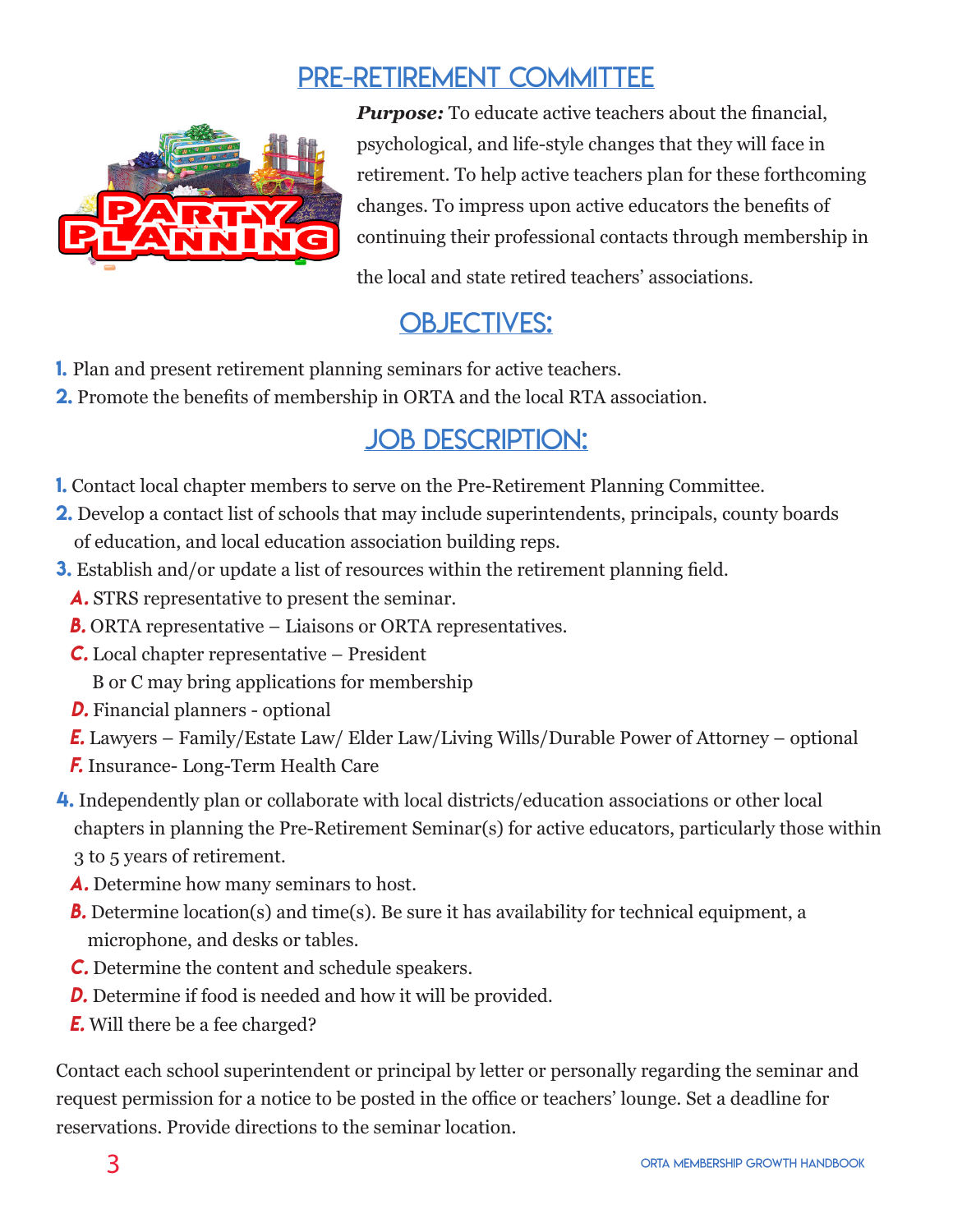## Job Description (con't from page 3)

Send a reminder postcard or email for those registered a week before the date. Post directions inside the building to the room location, if needed. Have a table outside the door with packets for each teacher. (See optional list below.) Direct them to the refreshments. Provide a break during the seminar.

|          |             | To do: | I |
|----------|-------------|--------|---|
| \$       |             |        | I |
| <b>d</b> |             |        | I |
| ₫-       |             |        |   |
| 9        |             |        |   |
| ₫        |             |        |   |
|          | +           |        |   |
| අ        |             |        |   |
|          |             |        |   |
|          | $\mathbf T$ |        |   |
|          |             |        |   |
|          |             |        |   |
|          |             |        |   |

#### Suggested list of resources:

Program – Welcome, chapter speaker ORTA speaker, STRS presenter, question and answer during presentation and/or after, paper for note taking, pens or pencils, and evaluation form.

- REA brochure/newsletter
- $STRS$  counseling and seminars  $-275$  E. Broad St. Columbus

43215-3771, or 888-227-7877, www.strsoh.org

• ORTA brochure, poster, Retirement Planning Handbook –

250 E. Wilson Bridge Road, Suite 150 Worthington OH 43085, or

1-877-431-7002, www.orta.org

- Chapter and ORTA membership forms (www.orta.org/join-orta-online.html)
- 25 Good Reasons Why You Should Join RTA and ORTA
- ORTA Quarterly copies, if available (www.orta.org/our-publications.html)
- AMBA brochures and /or Full Menu of Benefits Flyer
- Retirement Countdown Webinar updated version
- Nearing Retirement Washington State Department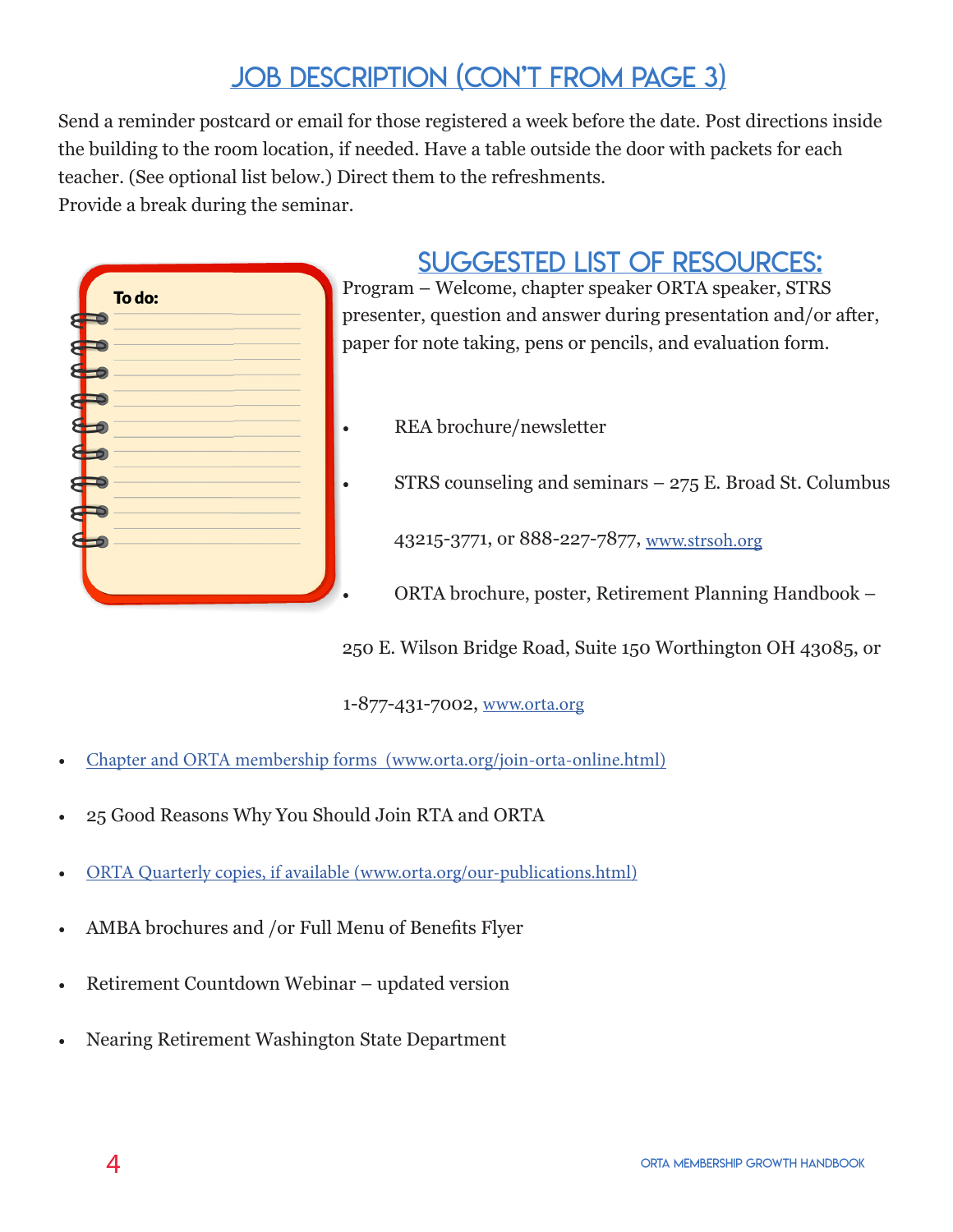#### The A+ Teacher Award Program

Comments for discussion:

The A+ Teacher Award Program was the brainchild of the Tribune Chronicle, a newspaper located in Trumbull County, City of Warren, Ohio. A member of the Trumbull Retired Teachers' Association approached the newspaper with the idea of partnering with them to honor teachers who go above and beyond their normal duties for the children in their classrooms. Outback Steakhouse is also involved. Yearly the program honors 20 outstanding teachers who teach in Trumbull County schools.

The Tribune contacts all of the schools and features several articles in their newspaper. Students and parents are asked to nominate teachers for the awards. Over 1,200 letters are usually submitted, and it is heartwarming to read each one of them. The editor of the Tribune, a panel of TRTA members, and a representative from the Trumbull County Educational Service Center read the letters and select the winners who go above and beyond their actual duties and make a difference in the lives of their students.

The teachers can receive this award only twice in their lifetime. After that, they are placed in the Hall of Fame.

Recipients of the A+ Teacher Award receive a beautiful certificate and portfolio from the Tribune and are recognized in a full-page feature article with a picture and biography. Outback Steakhouse sponsors a reception for the winners, and Trumbull RTA honors them at the June luncheon meeting, along with the five scholarship recipients, and presents them with a beautiful medallion.

With all the publicity given to this program, there are at least 12 times that our chapter is mentioned, and we do not pay for this invaluable advertising. Each administrator and teacher in the county hears the name "TRTA" throughout the project.

Winners who have attended our luncheon are impressed with TRTA. As former teachers, it is rewarding to participate in a program that recognizes and honors educators who are still working with our youth.

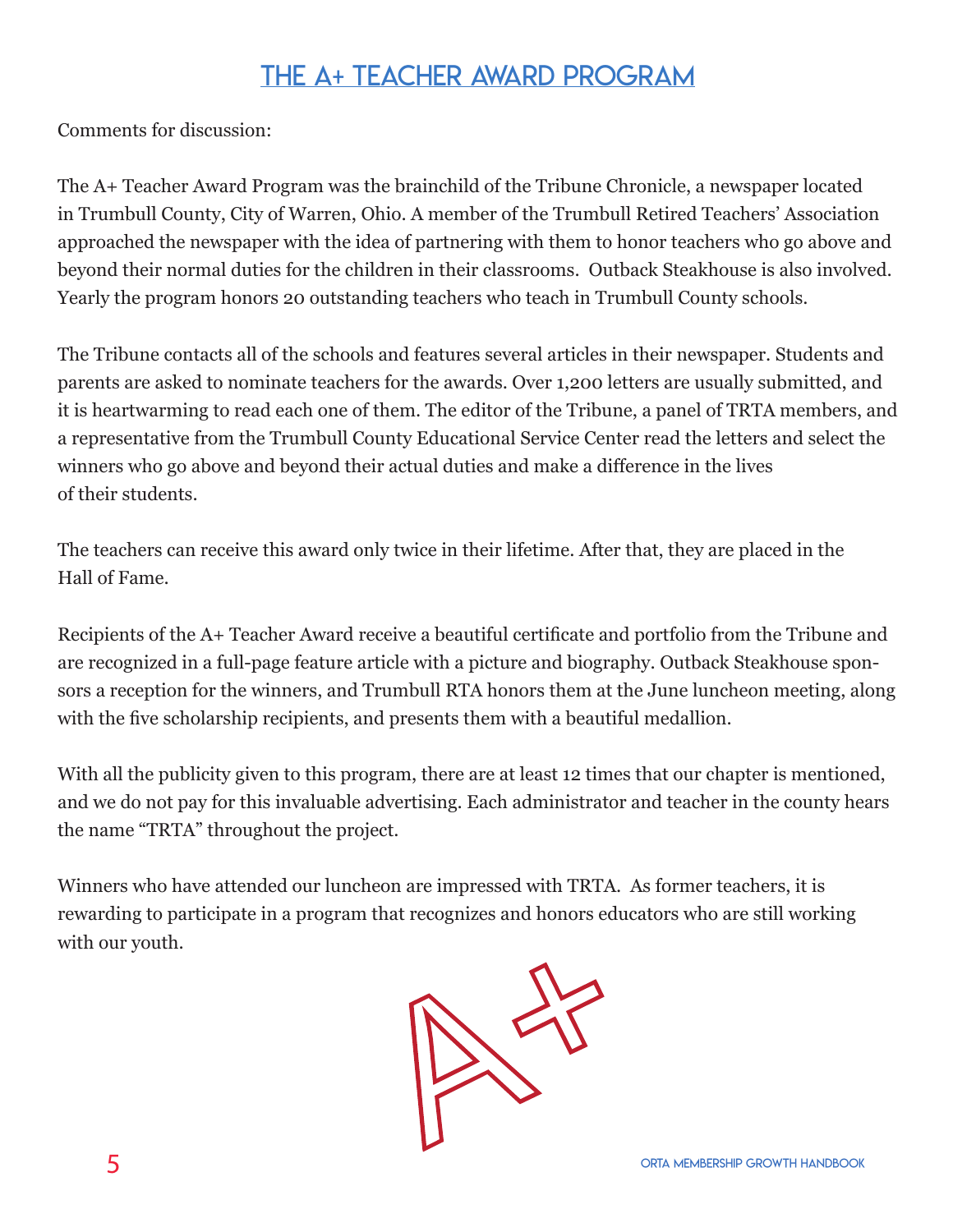#### Teacher Grant Awards

Comments for discussion:

- 1. Teacher grants provide funding for an active teacher classroom project. This builds a relationship with the active teacher by providing a financial support for that teacher's creative teacher approach or need.
- 2. Active teachers reporting back to the association the nature and results of their grant activity further establishes a relation ship and knowledge of the association.
- 3. Teacher grants keep retired teachers in contact with the teaching process by support ing an active teacher in the classroom.
- 4. Teacher grants spread knowledge of the Retired Teacher Association by word of mouth with the active Superintendents, Principals, and other teachers in the school system.



- 5. Teacher grants provide a service activity that can be advertised in the local press, website, Facebook, and other media. This gives the retirement organization positive name recognition to share with the community.
- 6. The teacher grants given can be named in honor of well-known educators in the community. This again honors an educator while helping a teacher and a whole class of students.
- **7.** The teacher grant program requires making contact with local school officials who are in incline to be graciously accepting of financial support in their school system. This also builds a fantastic relationship with the retired teacher association and the public schools in the county.
- 8. Teacher grant recipients can be given an honorary membership in their local county retirement association. This promotes a future member when that teacher does retire.
- 9. Teacher grants can be funded through local dues increases, fund raising give-away games or drawings at meetings. In some communities, local businesses or community clubs or PTA's will provide donations to this project in return for special recognition among the retired teacher association membership.
- 10. This project usually involves the formation of a committee of retired teachers to review and award the grants. The chairperson of this committee coordinates the public-school contacts and follow up contacts with the grant recipients.

#### *See next pages for grant samples.*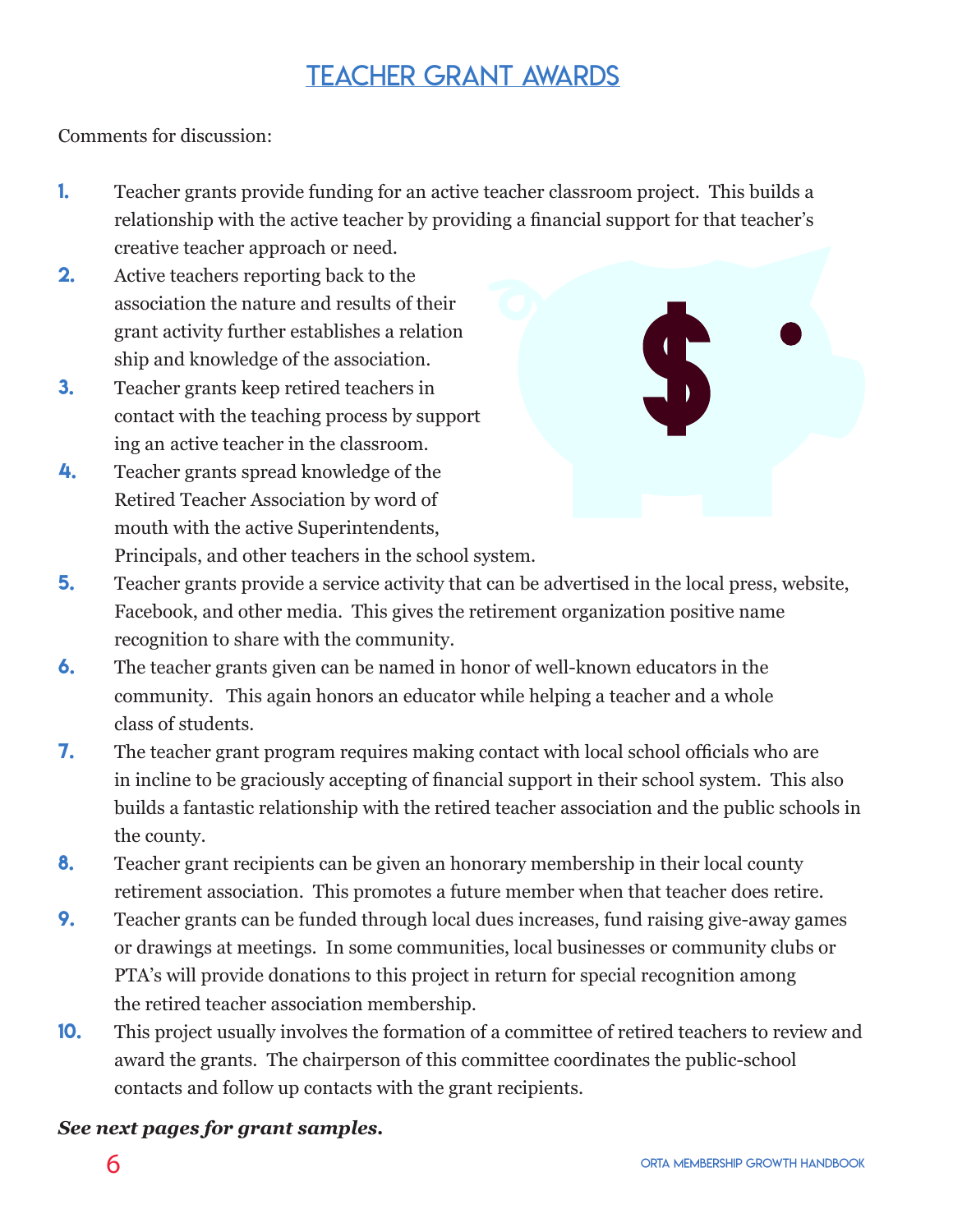#### The ABC COUNTY RETIRED TEACHERS ASSOCIATION

#### Teacher Grant Program *(sample)*

The ABC County Retired Teachers Association (ACRTA) provides grants to teachers in the public schools in ABC County. A total of five \$200 grants are awarded to active teachers to support an innovative activity in their classrooms or for a school-wide activity. The grant program is open to any academic discipline, grade level, or building activity that meets the purposes of the school and the needs of the students. Teachers are encouraged to complete the application on the other side of this explanation.

Awards of \$200 will be given in April. Teachers will use their discretion to conduct the project/program anytime during the academic year as it fits their classroom curricular plan.

The following procedures will govern the awarding of grants:

- Copies of the grant proposal application will be available in each principal's office or on the ABC County Retired Teachers Association website or by contacting John or Jane Doe, at 5555 Street Dr., City, Ohio 45678, Phone # 555-555-1234. An ABC County Retired Teachers Associ ation member will serve as liaison between ABC County Retired Teachers Association and the school building to insure the communication cycle.
- Applicants should plan closely with the building principal and any other teachers having an interest in this application. The principal's signature is required for funding.
- The deadline for submission of proposals is March 1. The grant application should be sent to John or Jane Doe, 5555 Street Dr., City, OH 45678 or e-mailed to johnjanedoe@woh.rr.com. Confirmation will be e-mailed that the application was received.
- A committee of ABC Retired Teachers Association members will evaluate proposals and determine those that should be funded. Unfunded proposals will be kept on file for one year and eligible for funding during this period should an awarded grant not be used.
- Successful awardees should keep a record of all expenditures related to the project/program.



It is important to understand that ABC County Retired Teachers Association continues to have a strong interest in education and what happens in classrooms. Successful recipients will be

encouraged to attend an ABC Retired Teachers Association luncheon in June or August of 20XX to briefly explain the project and how it impacted the students. The ABC County Retired Teachers Association will provide the luncheon cost.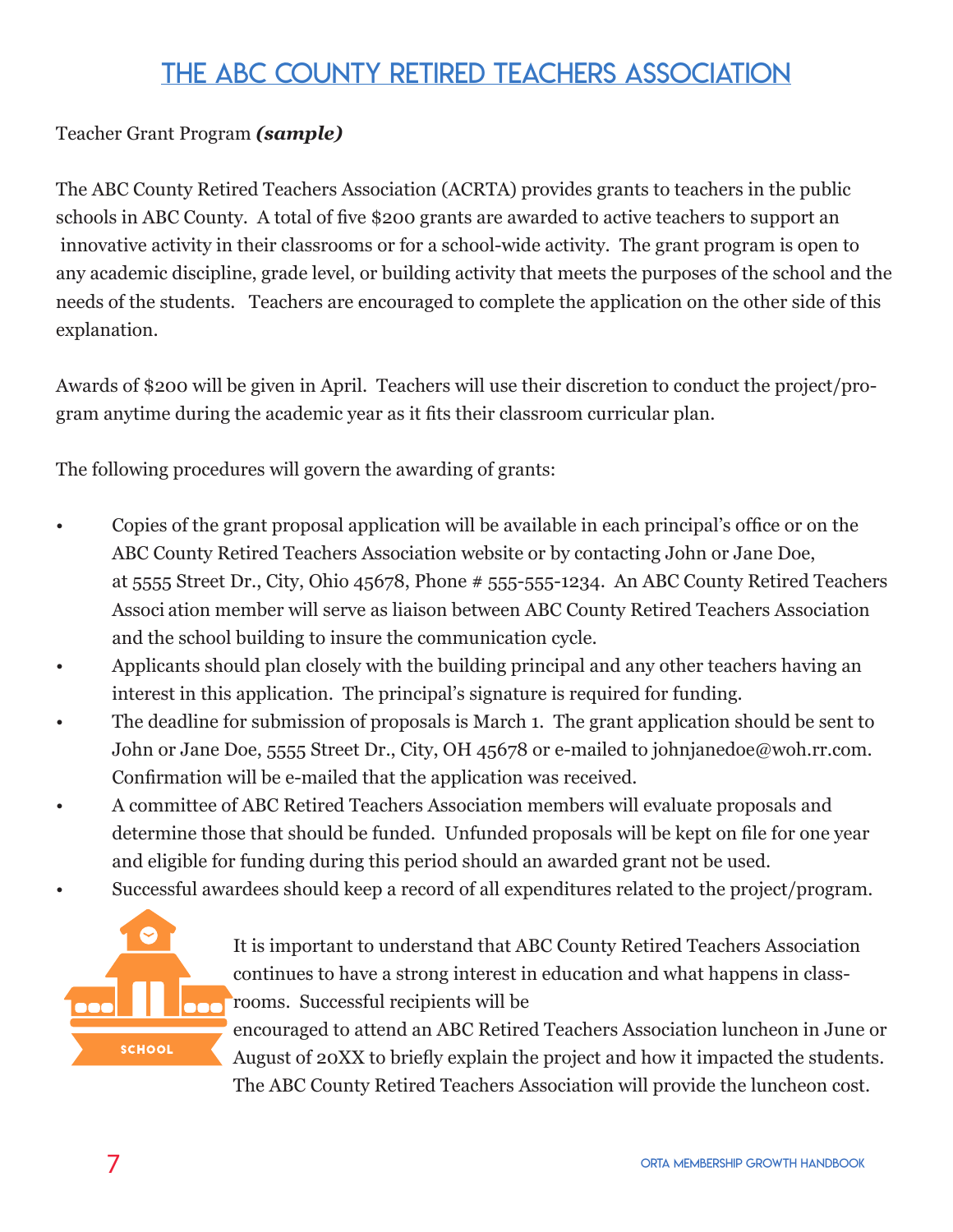### ABC COUNTY RETIRED TEACHERS ASSOCIATION (Sample Form)

The ABC County Retired Teachers Association (ACRTA) offers \$200 teacher grants to teachers employed in any of the public schools in Allen County, regardless of educational discipline. Grants are intended to be used to support, in part or in whole, an innovative educational project that would otherwise not be possible because of a lack of school funds. All grant applications need the support of the building principal.

Teachers interested in filing a grant application need to complete the following.

|                       | Phone: (home)_______________(cell)________________(school)_______________________                                                                                                                                                                                                                                                               |      |  |
|-----------------------|-------------------------------------------------------------------------------------------------------------------------------------------------------------------------------------------------------------------------------------------------------------------------------------------------------------------------------------------------|------|--|
|                       | Name of school/district _________________________________Grade level ____________                                                                                                                                                                                                                                                               |      |  |
|                       | Explanation of grant request (please limit the explanation to 150 words if possible) _______                                                                                                                                                                                                                                                    |      |  |
|                       |                                                                                                                                                                                                                                                                                                                                                 |      |  |
|                       |                                                                                                                                                                                                                                                                                                                                                 |      |  |
|                       | Budget (provide an approximate budget of how the \$200 will be spent. No part can be used for your<br>salary. Receipts may be requested upon completion of the project.)<br>,我们也不能在这里的时候,我们也不能在这里的时候,我们也不能会在这里的时候,我们也不能会在这里的时候,我们也不能会在这里的时候,我们也不能会在这里的时候,我们也不                                                                                   |      |  |
|                       | How do you feel the experiences from this project will have an impact on your students?<br>,我们也不能在这里的时候,我们也不能在这里的时候,我们也不能会在这里的时候,我们也不能会在这里的时候,我们也不能会在这里的时候,我们也不能会在这里的时候,我们也不                                                                                                                                                                    |      |  |
|                       | ,我们也不会有什么。""我们的人,我们也不会有什么?""我们的人,我们也不会有什么?""我们的人,我们也不会有什么?""我们的人,我们也不会有什么?""我们的人<br>When, what month, would you propose to conduct this program?<br>Would you be willing to provide a brief written narrative and/or attend a meeting of the ABC County<br>Retired Teachers Association to explain the success of this program? ____ Yes ___ No |      |  |
|                       |                                                                                                                                                                                                                                                                                                                                                 |      |  |
| Signature (principal) | Signature (teacher)                                                                                                                                                                                                                                                                                                                             | Date |  |

NOTE: Grant applications are due on March 1. Please send them to John or Jane Doe, 5555, Street Dr., City OH 45678 or johnjanedoe@woh.rr.com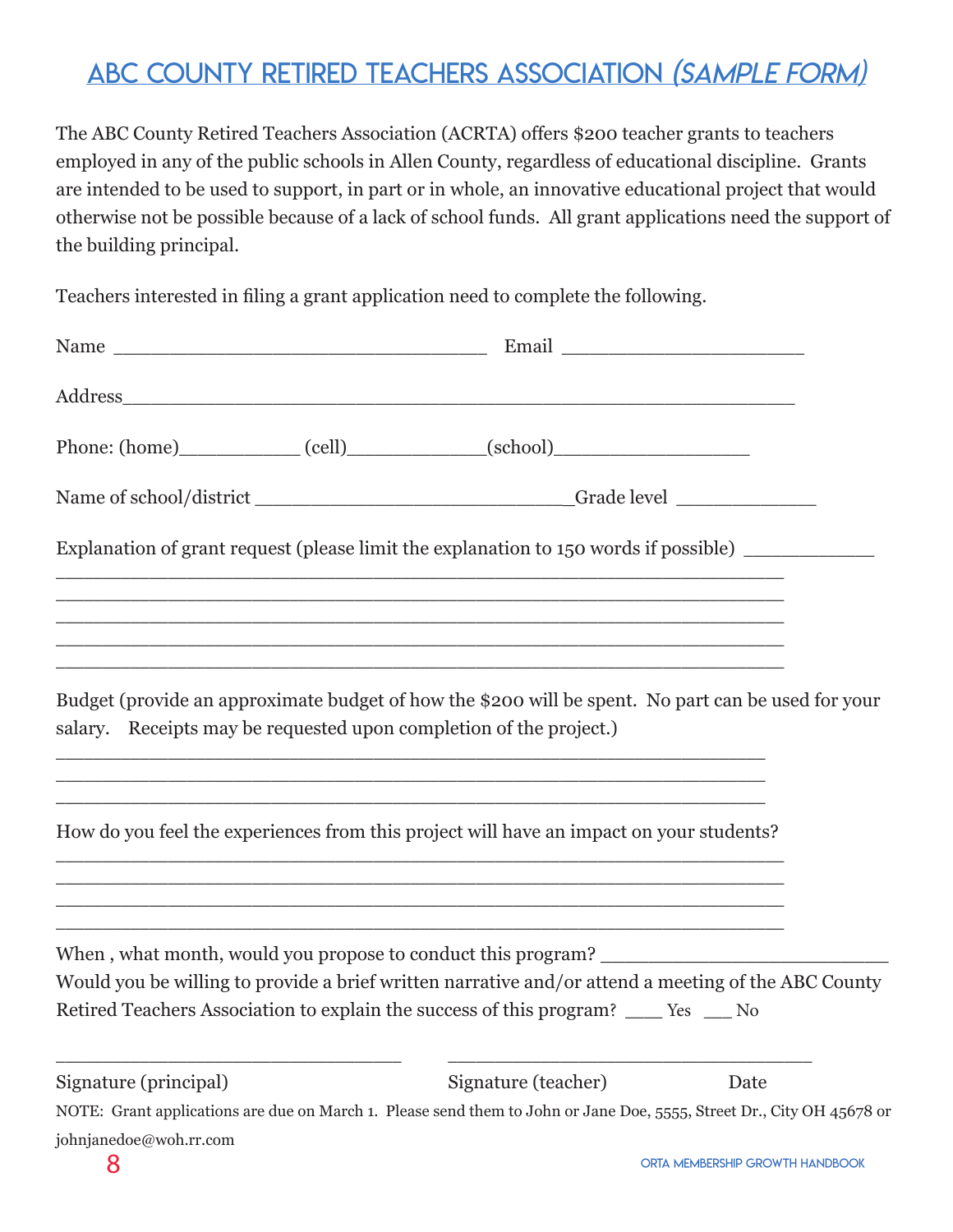### EACH ONE BRING ONE

Comments for discussion:

- 1. This process works well for an association of any size.
- **2.** It establishes a personal relationship with potential new members, one at a time.
- 3. This process is inexpensive and yet can yield great results because of the personal relationship that can be established between an association member and a potential new member.
- 4. Any association that can get any number of its membership involved with this process can



- 5. Any active association member who brings a potential new member guest could be given a free meal reward for their effort at hosting a guest.
- 6. This process involves any number of association members working independently on their own time and with their known friends.
- 7. This process is not labor intensive and can be fun on an individual basis.
- 8. This can be an inter-generational process with older retirees functioning as a mentor for younger retirees. It is all about relationships.
- 9. New guests can be given a one-time, first time free meal

## PROGRAMS

Comments for discussion:

- 1. Programs can be a big draw for current and also potential memberships. As much as possible, programs should not be directed for specific or individual interests. Programs that attract fe male retiree interests may not draw male retirees. And the reverse is true. Programs should provide information on a most common but important topic of interest for any retiree.
- 2. Suggested programs could involve health care, right to vote, information on special needs of the elderly, insurance, legal information, information about scams, public service options, travel options, fun events to attend options, etc.
- **3.** Programs are not only an attractive way to gain members, but they are also an essential way to keep members involved.
- 4. Programs can involve some expenses but are usually not labor intensive.
- 5. Survey membership for topics of interest or suggestions.
- **9** ORTA MEMBERSHIP GROWTH HANDBOOK 6. AMBA – Association Membership Benefits Advisors are connected to ORTA and will provide program speakers with professional information special benefits to ORTA members. (AMBA Contact information: James N. Cain, District Manager, 470 Olde Worthington Rd, Suite 200, Westerville, Ohio 43082, Phone: 800-258-7041 ext. 131, email: jim.cain@amba.info.)

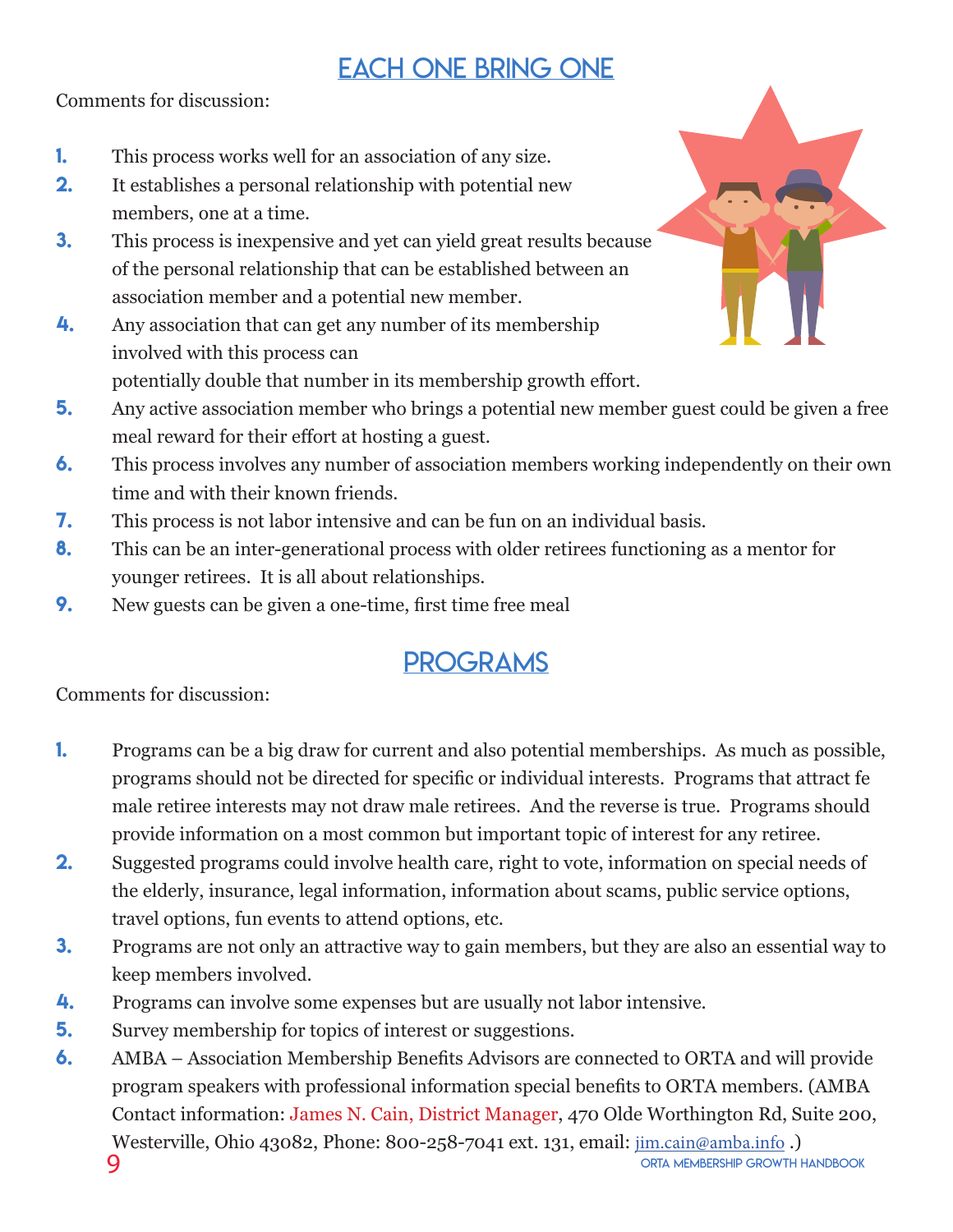#### MAILINGS

Comments for discussion:

- 1. Mailings are often expensive. They require postage, envelopes, and printing. Bulk mailing accounts are most helpful in this effort.
- **2.** Mailings are sometimes labor intensive if a large number of items are involved.
- 3. Mailings are direct targeted contacts with recipients of STRS benefits. This effort is not limited by using mass media to advertise the association.
- 4. If mailings are done right, they can be very productive with a good possibility of membership growth.
- 5. Mailings can be done on a less expensive way by asking members to donate rolls of postage stamps to the cause.
- 6. Mailings can be less labor intensive if individuals or small groups volunteer to assemble the information to be mailed.
- 7. It is possible to cut up a mailing list into individual names and address slips and hand them out to individal members to send a personal invitation to join the association family.



- 8. County lists of names and addresses can be obtained f rom the ORTA in Columbus (250 E. Wilson Bridge Rd., #190, Worthington, Ohio 43085, Phone # 614-431-7002)
- 9. Where possible, a county should have a website and a Facebook account. Younger retirees will learn a lot about us from our systems of electronic communication. This requires some current member to have a knowledge of how to use electronic media. The ORTA office in Columbus also has a staff member that can assist in your systems of electronic communication, (ORTA 250 E. Wilson Bridge Rd., #190, Worthington, Ohio 43085, phone # 614-431-7002).
- 10. Newsletters are a more common method of communication by an association. But newsletters need to be shared outside the association membership to grow new members. Newsletters could be placed in the teachers' lounges of the public schools.
- 11. Mailings can consist of informational letters. A membership form could be included to be filled out and returned to the association membership person. Any informational brochures can be included. The success of this effort can depend on how simple you can keep the process. It is recommended that you include an addressed return envelope in the mailing.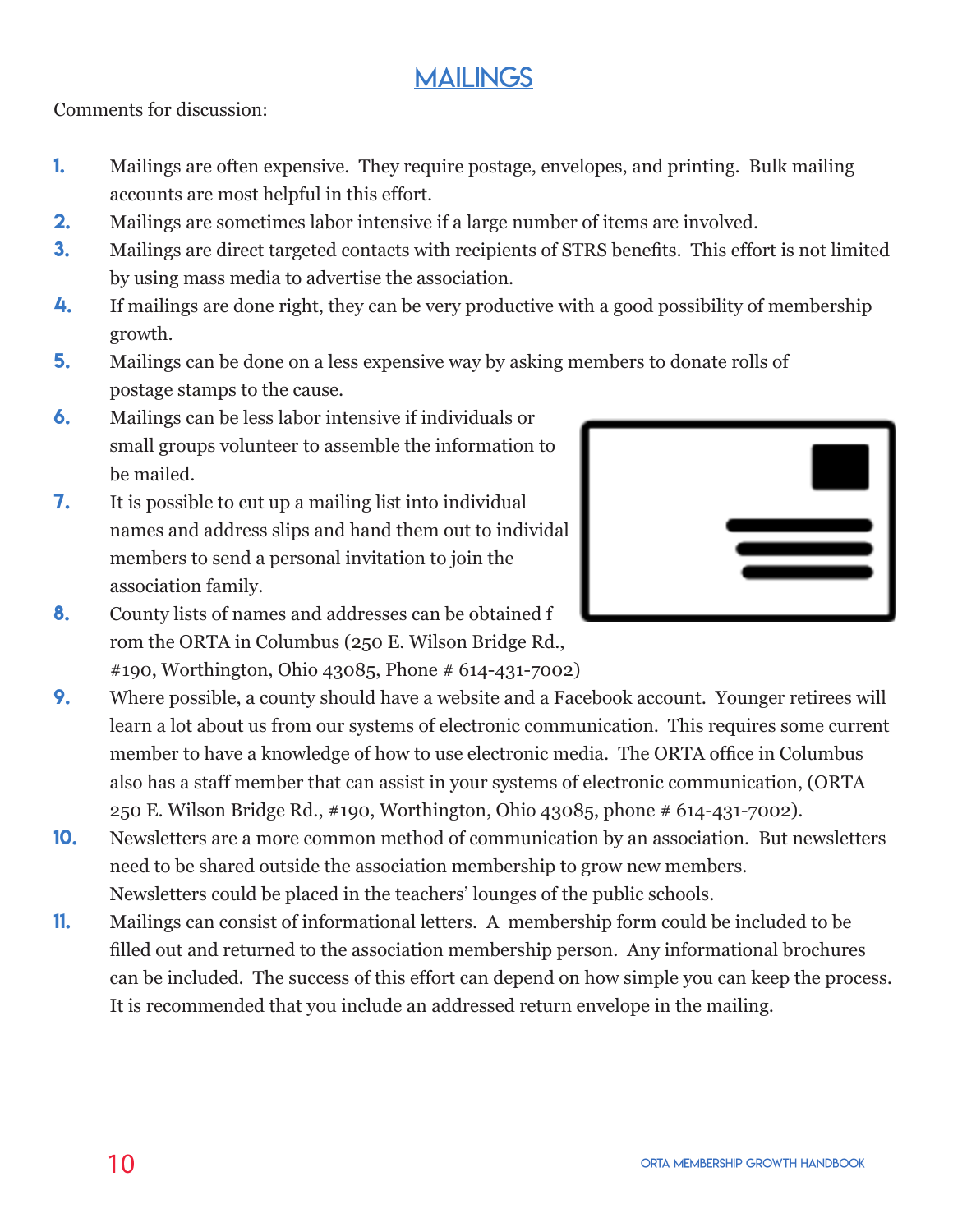## SOCIAL CONCEPTS

Comments for discussion:

- 1. Special events can be a big benefit to growing memberships and keeping members involved.
- **2.** Sponsoring special group activities such as attending a play, a movie or concerts through the group purchase of tickets can include sporting events, community celebrations, county fairs, the state fair, public school events, and political gatherings.
- **3.** Travel agencies will gladly assist in special travel events to out-of-town concerts, plays, tourist sites, and dining at special dinner theater events.
- 4. Association picnics with members bringing their special covered dish food items to share.
- 5. Lunches at retirement homes to see and experience those special accommodations available to senior citizens.
- 6. These kinds of experiences can be organized and planned through the efforts of one person or a committee of members who share an adventuresome spirit to explore the world around us. Retirement should be an exciting time of life, a chance to do the things we never had the time to do before retirement. We are all living longer now than ever before, and we should take full advantage of this time of retirement.

### RUNNING THE RAPIDS WITH YOUNGER RETIREES

Comments for discussion:

Many people are retiring between the ages of 52-60 and are finding second jobs to supplement their retirement income. Some may even be raising grandchildren or have children at home. A popular topic of discussion in ALL volunteer organizations today is: "How do we get younger members to join, and how do we encourage them to become involved?" Many excuses have been mentioned, including: "Younger people are not joiners, or they don't want to get involved." However, we all know of organizations where membership is thriving.

With 80 million baby boomers (those born from 1946-1964), generation X (those born from 1965-1975), generation Y (born after 1975), and millennials (born from 1982-2004), associations have a real challenge and need for long range goals to attract and retain these prospective members. By 2020 millennials will be the largest segment of the work force with close to 80 million people.



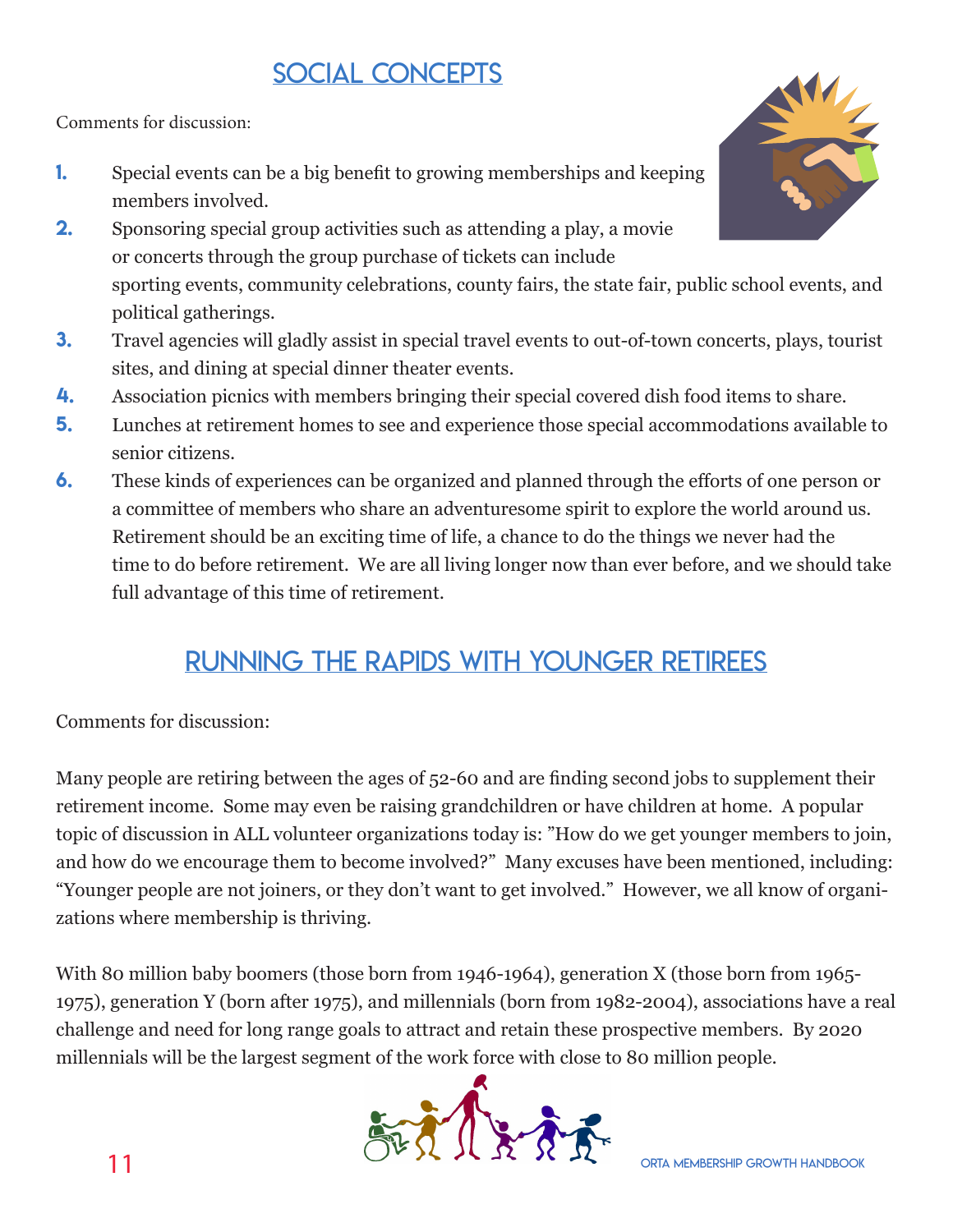#### *(Younger Retirees, con't)*

What can we do to attract and retain younger members to our organization?

We will look at these questions concerning "Running the Rapids" with membership by looking at the following:

- *The Pebbles: Characteristics of Younger Potential Members*
- *Swift Water: Recruiting Younger Members*
- *Large Rocks: Retaining Younger Members*
- *Large Life Jacket: Strategies to Keep You Afloat*

#### *\*The Pebbles: Characteristics of the Younger Potential Member*\*

- *A.* Baby Boomers think that every problem can be solved with a black or white answer. Millennials are looking for an answer, but everyone's needs are different and there is NO one answer. You have to stop thinking like a Baby Boomer. Millennials live to work. Many believe that there will be no retirement package when they get to retire in 30 years through their retirement system or Social Security, so they are still working. So, their attitude is "Don't waste my time." They have to balance their desire to serve the community with their work schedule. Many have children and grandchildren at home to raise.
- **B.** Consider the most educated generation; they want to use their education to change the world and solve problems. They've been raised in a time of abundance.
- *C.* With social media and technology integrated into every aspect of their life, they are knowledge able and tech savvy. They communicate through email, websites, Facebook, blogs, Twitter, Instagram, Pinterest, Snapchat, YouTube, Linkedin, and a host of other social apps to discuss issues, hobbies, job ideas, and networking.
- *D.* "What's in it for me??" They are looking for a cause to get behind, benefits, and legislative an swers in exchange for their membership dues.
- *E.* Contact them via texting or email; they don't usually answer phone calls.
- **F.** They want progressive leadership. Leaders must delegate effectively. The #1 reason members quit is due to poor leadership or poor organizational structure.
- *G.* Impatient with old ways of doing things and thinking change is not possible; they don't want inside squabbling among leaders and members.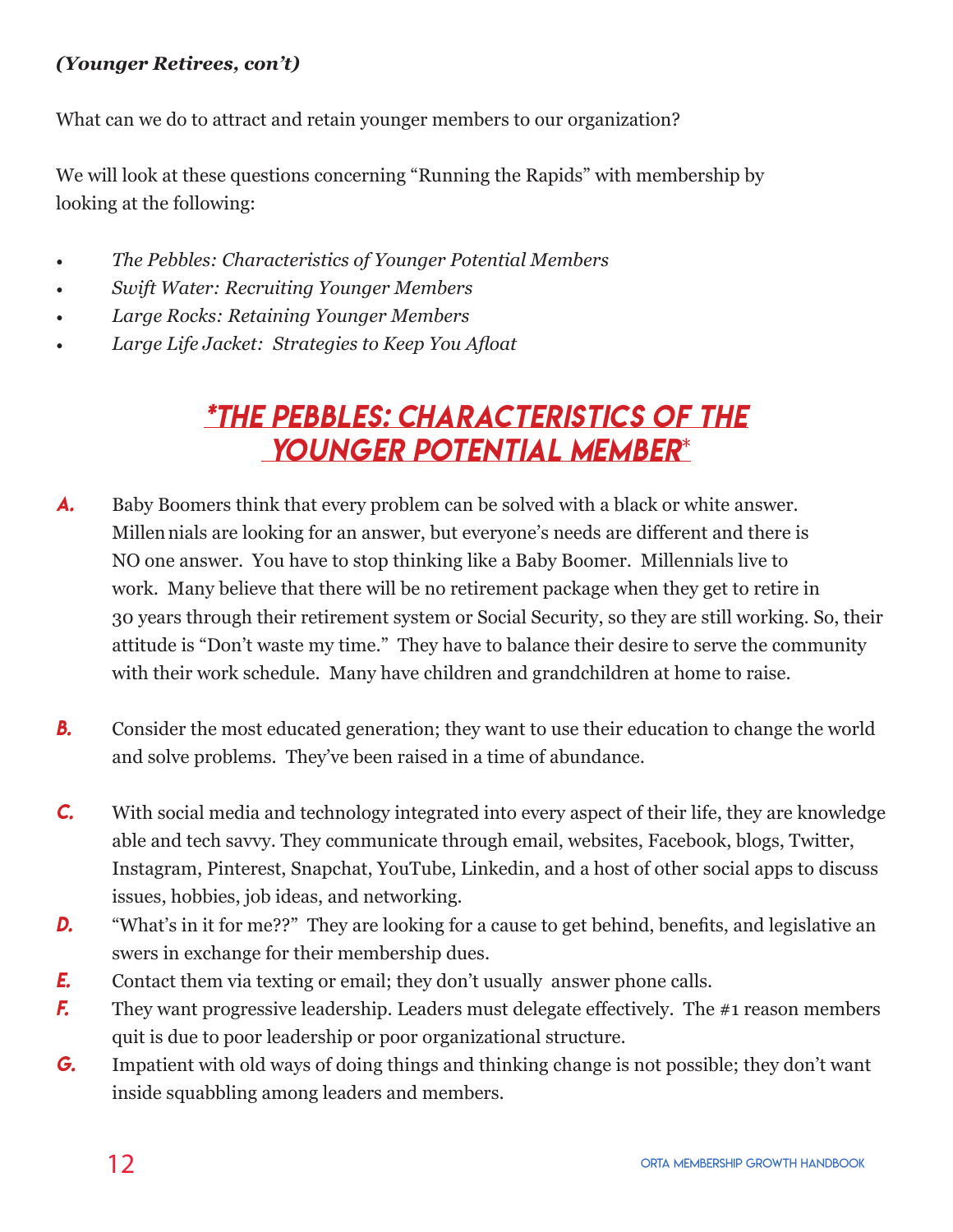#### *(Pebbles list, con't)*

- *H.* "Cause" driven. They have a passion for a wide variety of issues like "Race for the Cure," world hunger, disaster victims, mission trips, and others.
- *I.* Very family-oriented. They want to involve family in activities.
- *J.* Eager to learn new things and often multi-task very effectively.
- *K.* Like to work at their own pace, from their computer at home, if possible.
- *L.* Want flexibility in their attempt to balance work, family, and volunteerism. The internet provides them with a 24/7 opportunity, for 365 days per year!
- *M.* Want to take part in a group that does something good for the community/world and want to give back or help solve problems.
- *N.* They want to expand their knowledge and leadership skills.
- *O.* Micro volunteerism: set firm guidelines and deadlines for recruits. You must give all information before recruits will decide to commit to 1 event, 1-year job, or 3 hours. They prefer short-term projects to fit their lifestyle and family needs.
- **P.** Praise! They want "recognition" for a job well done!
- *Q.* They want to have fun.

#### *\*Swift Water: Recruiting Younger Members\**

*A.* Change, change, change, is inevitable. Embrace it or go the way of the dinosaurs.

**B.** Leadership is needed for change. Leaders must be able to think outside the box for solutions and new ideas about membership recruitment. The Board of Directors and all membership must make it their top priority to survive.

*C.* Diversity is needed. You have to attract people with different backgrounds to grow. Age, sex, and race should not be an issue. Look at your association and local units now and see what demographics you are missing. What activities can you do to get more different types of members involved? Ask other associations like the principals/administrators/subject matter specific groups to join. Reach out to Delta Kappa Gamma, American Legion, VFW, Toast Masters and other clubs (including minority clubs) in your area to join you for a meeting once or twice a year. You may need to consolidate with other similar associations.

**D.** Corporate sponsorship of your association or local unit can help you. Invite community businesses to speak at your meetings and give them a free membership and a plaque for their work wall for all to see. Have a meeting at their business; they would probably supply free refreshments (ex. Car dealership). Look for "partnerships" with local businesses like restaurants, banks, credit unions. Have minority corporate sponsors. Put corporate sponsors' logos on your web site. associations have their own decal for their cars.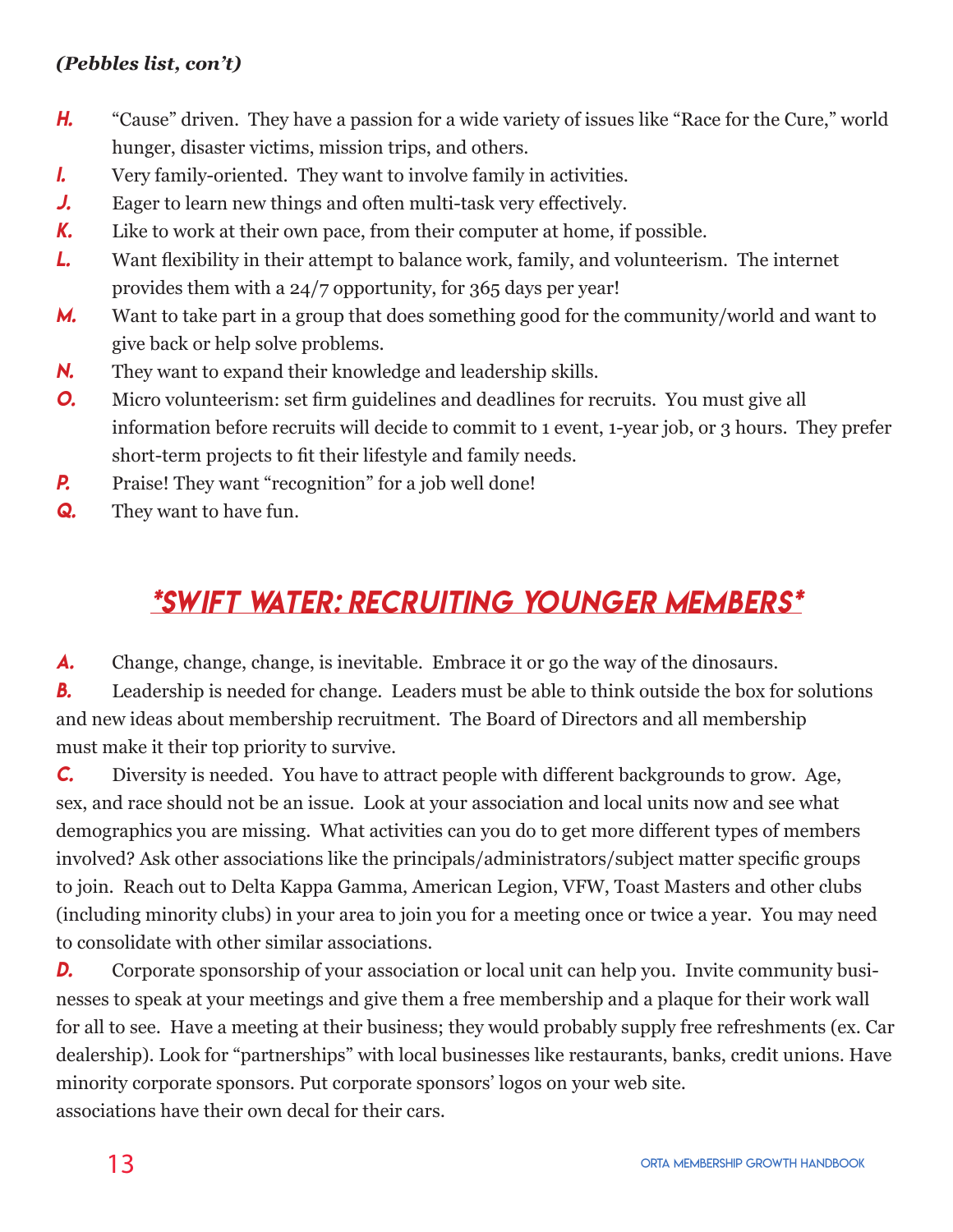- *E.* Brand your organization and use all types of media to advertise (use a slogan or color/design to be identified with your organization). Use consistent branding on all materials and media. Some associations have their own decal for their cars.
- **F.** Volunteer to help sponsor a community event or adopt a local cause and wear your association's shirt/logo/pin/cap/color/special animal print to let the community know of your support. Use social media through posts and pictures to advertise your participation. Pictures are the best.
- *G.* Vary your recruitment tactic to include networking at local gathering places where younger people like to meet.
- *H.* Contact potential members personally on a one-to-one basis.
- *I.* Send personal invitations to attend your meetings via email or social media.
- *J.* Identify their interests at the 1st meeting! Use a short survey or questionnaire.
- *K.* The first and second meetings are the most critical pay attention to the newcomer and make them feel a part of the group immediately! You have to hook them during the first meeting or they will not return. Assign a member to the new recruit to visit with him/her, introduce him/her to the group, interact with him/her and find out what his/her interests are. Write him/her a "thank you" email for attending, and text and invite him/her to the next meeting.
- *L.* Award prizes for bringing in the most members.
- *M.* Help sponsor/volunteer/ participation in a fun community event (a night at the Badger game, local summer festival, parade, etc.)
- *N.* Schedule one fun family-oriented event quarterly for your unit members.
- *O.* Offer a free or reduced first-year membership for potential members.
- **P.** For those areas where a college or university is located, have your unit members volunteer to provide refreshments/speakers for a Future Teachers' meeting at the school. Let them know that a state organization exists for them and leave newsletters or brochures with them. Offer one year of free membership.
- **Q.** Communicate through all types of technology to advertise your association. Keep your website up to date and change information often. Post articles and videos on social media to advertise meeting events and speakers. Video your members participating in community events.
- **R.** Provide interesting speakers that have been selected to provide information according to your members' interests.

#### *(list con't on next page)*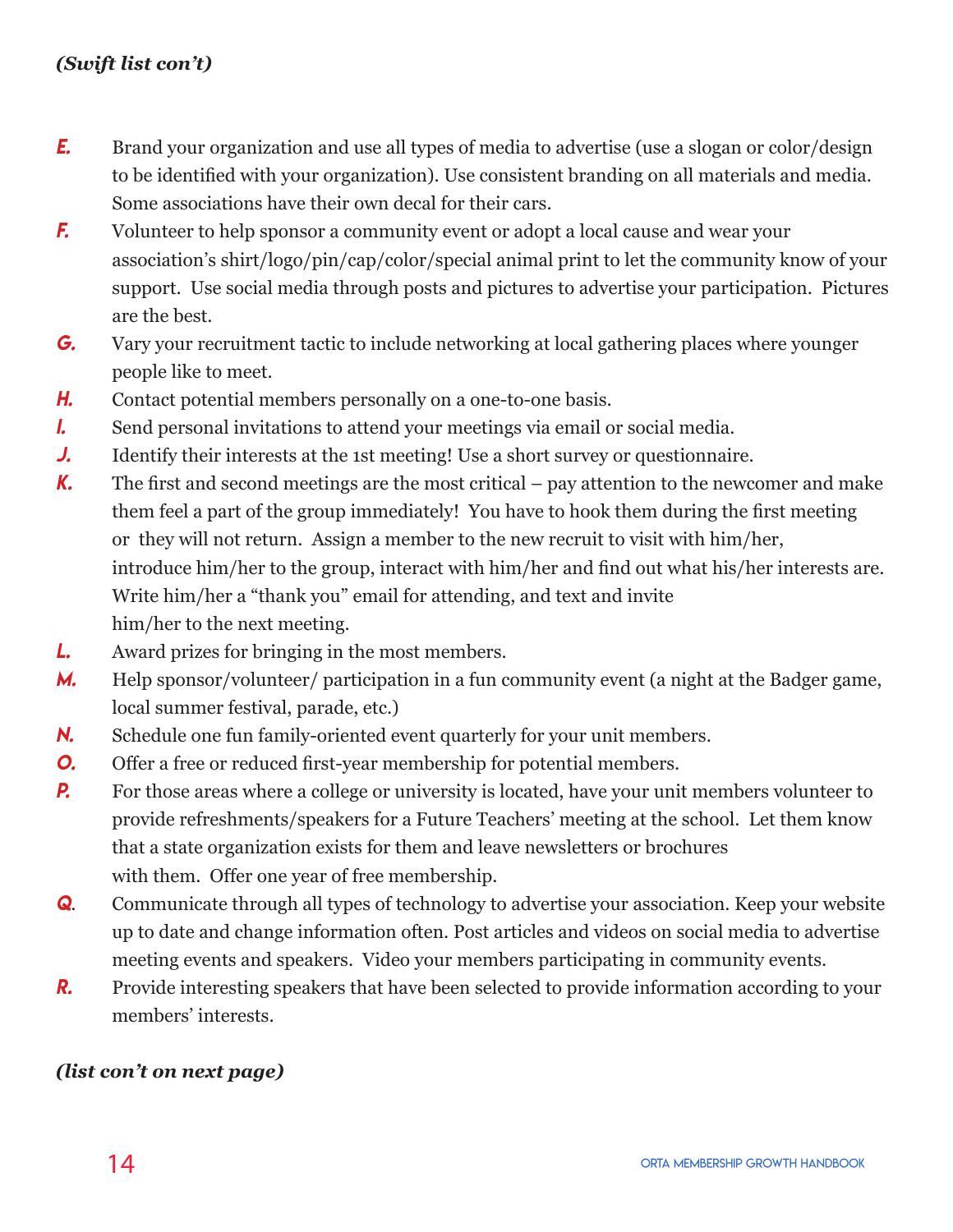- **S.** Invite new retirees to a breakfast in their honor in September or May, and let them know about retirement issues.
- *T.* Invite superintendents and principals in your area to give an update on what is going on in the schools. Give him/her a free membership and tell him/her about your scholarship programs. Ask him/her to send another administrator to speak if he is unavailable. Advertise this meeting.
- *U.* Make joining your association easy by creating multiple ways to join online through PayPal, credit card, dues deduction, or bank draft. Younger members do not have checks but use debit cards.
- *V.* Dues Deduct from the retirement system makes your members sticky. You don't have to chase them to pay their annual dues. This is the most successful method for membership growth.

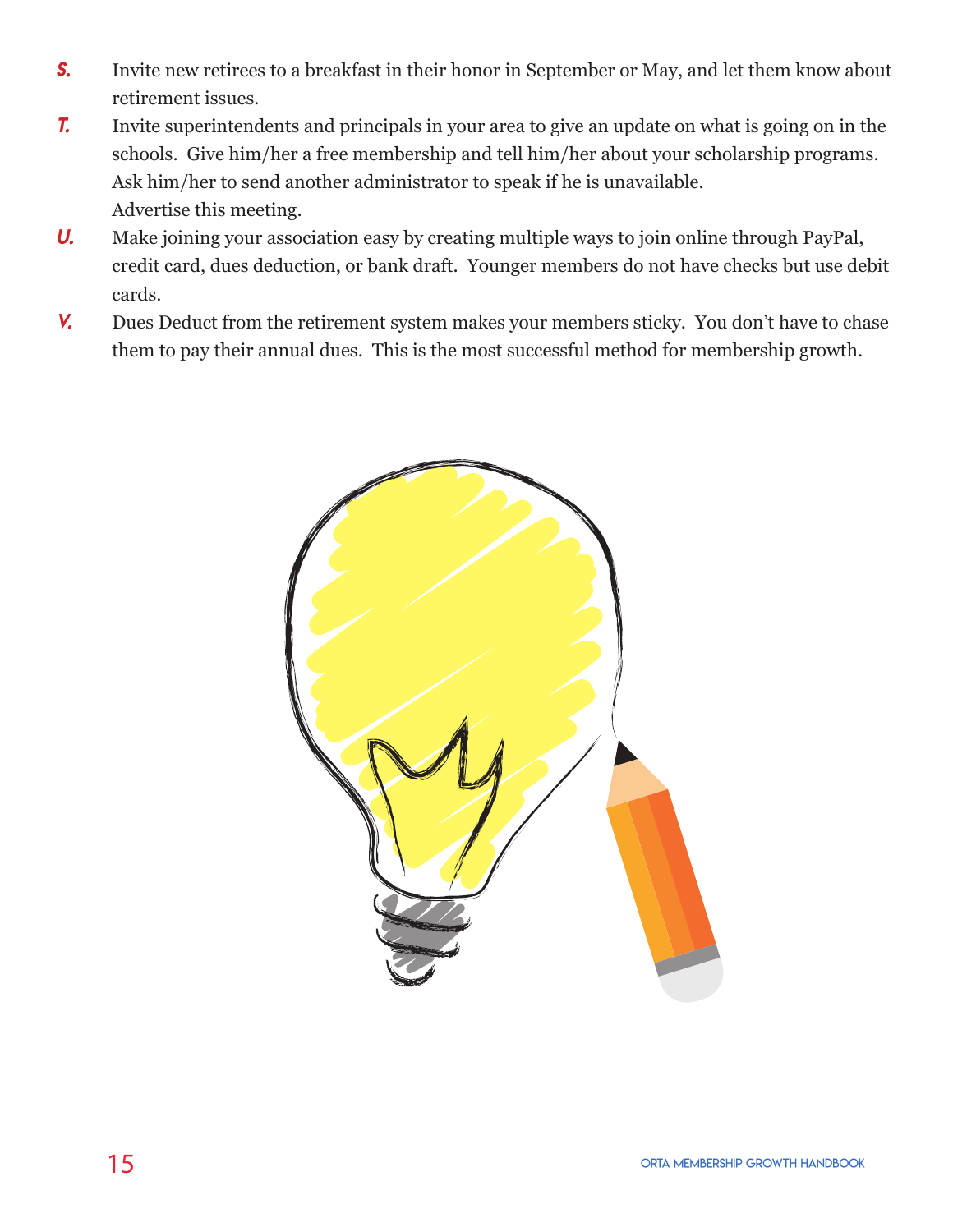#### Other ideas for recruiting young retirees

- **A.** Use a mobile app for membership and recruitment messaging for instant access to information and communication. Millennials do not communicate by phone; they text and message.
- *b.* Have your mission statement on your Facebook/web page so they know what your organization supports. Use lots of pictures on your site and have numerous testimonials of why retirees join your association. Personalize it by letting them know what some of your retirees are doing since retirement. Create YouTube videos of your events showing participation. YouTube has replaced Facebook for Millennials.
- *c.* Story telling is better than just presenting facts with your media. People like to hear what hap pened to other retirees and include a picture. Readers like to comment on pictures.
- *D.* Your web page is like your repository of all info about your association. On your web page,
	- have the capability to pay your dues, register for events, and print your membership card if possible. To raise money for a cause look at www.gofundme.com.
- *e.* Facebook, Twitter, Instagram, and YouTube are for communication and instant feedback. Create a dialogue. Instagram is live, and they love to comment on your pictures. Respond ASAP.
- *f.* Ask for the email addresses of your members and potential members on your membership application and contact them through email (the preferred/cheaper way of younger members.) Text or email messages are preferred to phone calls.
- 

 $\overline{O}$ 

- *g.* Email new retirees, principals, and superintendents. They only use email to correspond.
- *h.* Ask all your members to "like" your association's Facebook page. Add pictures of your events and scholarship recipients and keep the page current and refreshed.
- *l.* Many associations have a Legislative Hotline page, and it is highly read. Younger members will read it to find out the latest changes affecting their retirement system.
- *j.* Create a local unit Facebook page. Active educators want to receive frequent legislative and education updates. Send support emails and unit newsletters of upcoming events they might attend.
- **K.** Create a foundation for your association. If your association is a 501 c3 tax-exempt organiza tion, advertise and solicit donations as a tax-deductible gift before tax season.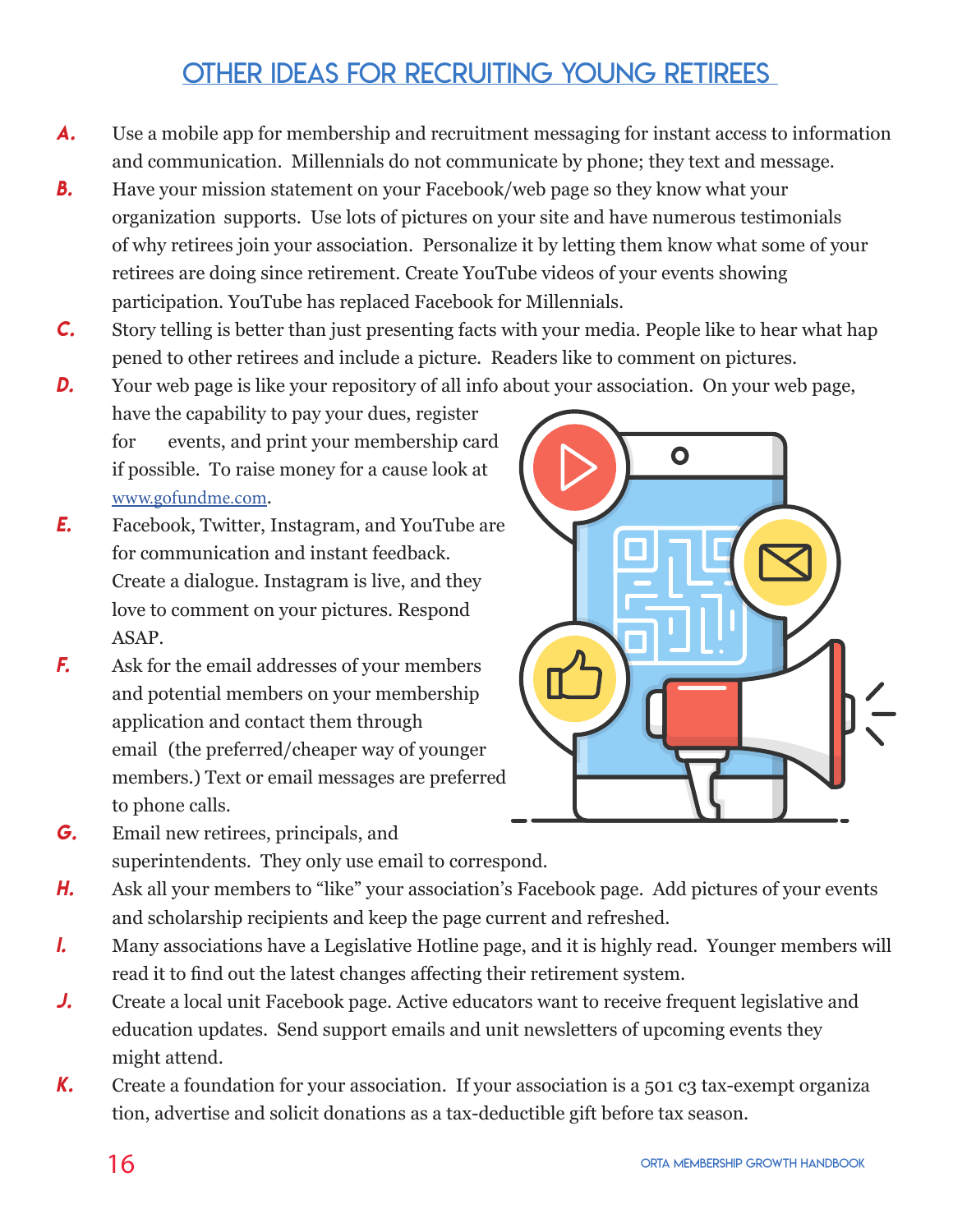#### \*Large Rocks: Retaining Younger Members\*

- *A.* Listen to new ideas and change or experiment with them.
- **B.** Keep your meetings to less than 2 hours. Millennials don't want to commit more time than that. Keep the business part of the meeting short, or they will lose interest. Have interesting, fun speakers, or have fewer meetings per year. They will not attend if it is not fun. They want to get the information and leave. They are not interested in socializing. They socialize via social media. Start and finish time is critical for their schedule.
- *C.* The location of your meeting is very important. Most nursing homes and churches may not be appealing. Ask local retail groups like restaurants, banks, credit unions, senior housing communities, car dealers, and local entertainment attractions to host your meeting and be part of your association. They may want to sponsor events and would appreciate being a speaker. Give the business and some of their employees a one-year free membership for hosting your meeting.
- **D.** Younger members like to LEARN something at meetings. Identify their interests/ideas with a membership survey and try to incorporate them into your meeting planning.
- **E.** Find out what other local units are doing for meetings and have a joint meeting several times a year, especially to hear a good speaker. Invite your firemen or police departments to talk about safety issues in your community.
- **F.** If a member brings a guest who joins at the meeting, waive cost of the meal for both.
- *G.* Vary your meetings so that topics are always interesting.
- *H.* Encourage younger members to become recruiters; if they are fulfilled they can sell others. Millennials like to have their friends attend.
- *I.* Your local Liaisons/state Board of Directors should include younger members. Reduce and/or streamline your Board meetings to keep them short and productive.
- *J.* Allow the younger members to host a fun activity once a quarter outside of the regular program. Invite everyone. Brief happy hours at restaurants are the "IN" networking strategy for younger people. Invite businessmen or community leaders to attend so members can interact. Host an event at a family-friendly venue. Plan a trip to an attraction, concert, historical place, or park – a community event for all members.
- *K.* Ask a younger member to be a liaison to a community event you support.
- **L.** Remember members' birthdays (without year) in newsletters and send them a card.
- M. Send members notes or email often to tell them "Thank you" or "Show Your Support" when life-changing events occur. Show that you listen and care.
- *N.* Follow up with members who have not renewed their membership ask why and try to rectify their concern.
- **O.** Recognition is very important to younger members. Praise, praise for a job well done members want to be recognized for their efforts! You can't give out too many paper certificates.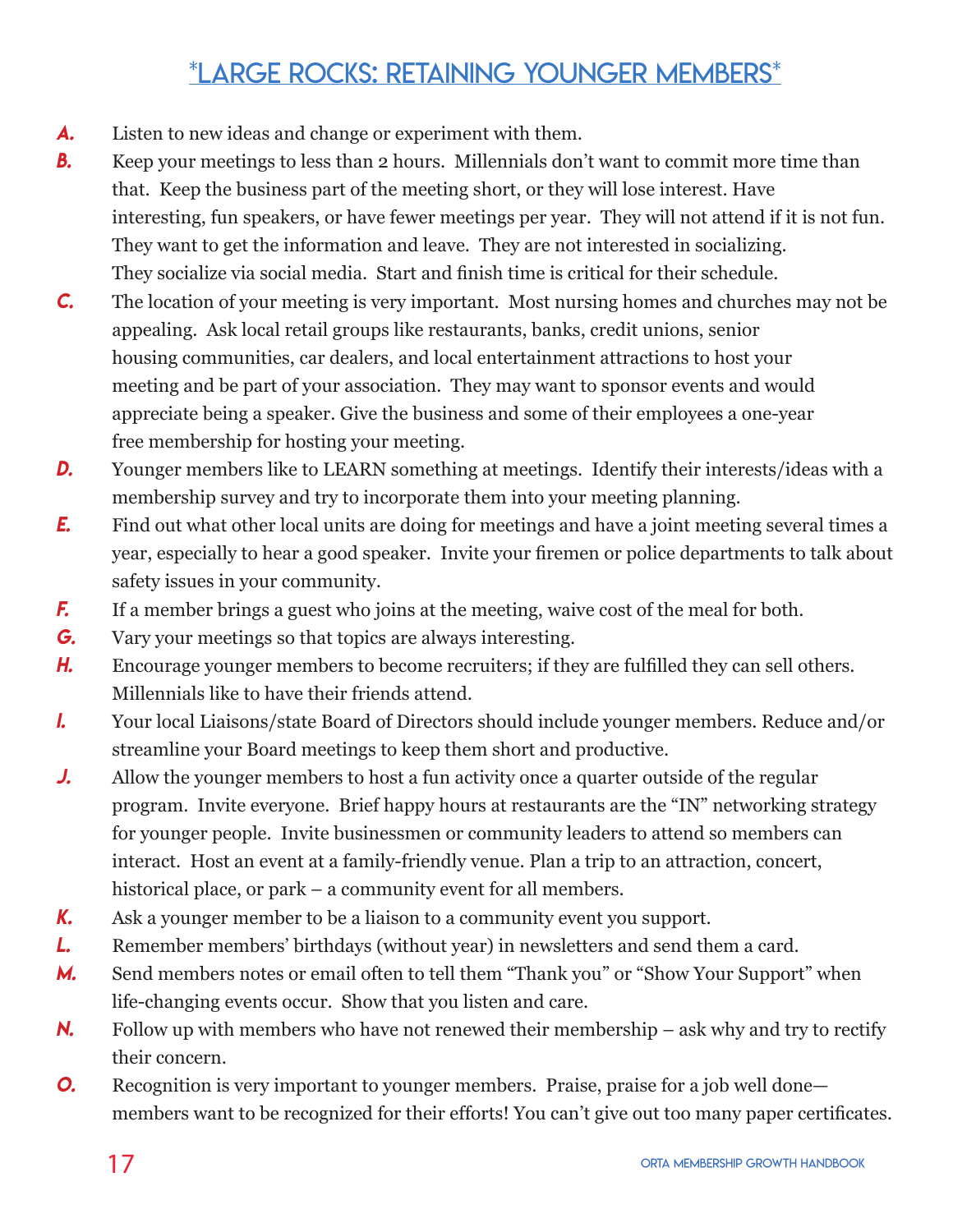## \*Large life Jacket: Strategies to keep Your Afloat\*

- *A.* You have to "TRAIN AND GROW YOUR OWN LEADERSHIP REPLACEMENT." Create a Leadership Institute or Leadership training session at your convention/regional meeting/or special summit. Invite prospective members to train with existing local and state association leaders (President, VP, Secretary, Treasurer, etc.) and learn the requirements and responsibilities needed for secession planning.
- **B.** Appoint and empower committee chairpersons as soon as possible. Be sure to choose individuals from across the entire group, not just from one subset. Advertise these positions as fun and worthwhile.
- *C.* Conduct a summer planning meeting for officers and committee chairpersons. The leader may want to inform the group of any special programs, themes for the year, or goals and urge attendance at all meetings, both local and state.
- *D.* Have each officer share his or her duties and plans for the year. This is a time to get to know each other. Make all leaders accountable.
- *E.* Organize day trips or activities outside of the regular local meeting for the group to do together. Take a train ride, do an outdoor activity, amuseum visit, garden or home tour, city tour, a day at the movies, etc.

This is a great way for members to bond with each other.

**F.** The leader should arrive at the local meeting early enough to distribute materials, place the flags, prepare the tables, etc. Then they will be ready to greet members as they arrive.



- **G.** Be informed of local and state issues so that you can answer questions. If the answer is not known, then find the answer and follow up with the member.
- **H.** Work hard to stay organized. Prepare the agendas carefully. Contact members by social media to encourage attendance at the meeting, or better yet, create a Facebook event. Stay on time-everyone's time is important to them.
- *I.* As the leader, speak with confidence and enthusiasm! Inject humor into your reports.
- *J.* Be a role model by being a volunteer in your community.
- *K.* Via social media, send a monthly message to your members, thanking those who have worked for their accomplishments! Be yourself and be positive! Stories sell.
- **L.** Smile often and look members in the eye. This shows you trust them to do the job you have asked them to do for the organization.
- *M.* Learn your members' names and show interest in their personal lives.
- *N.* Learn to delegate. Ask others to help.